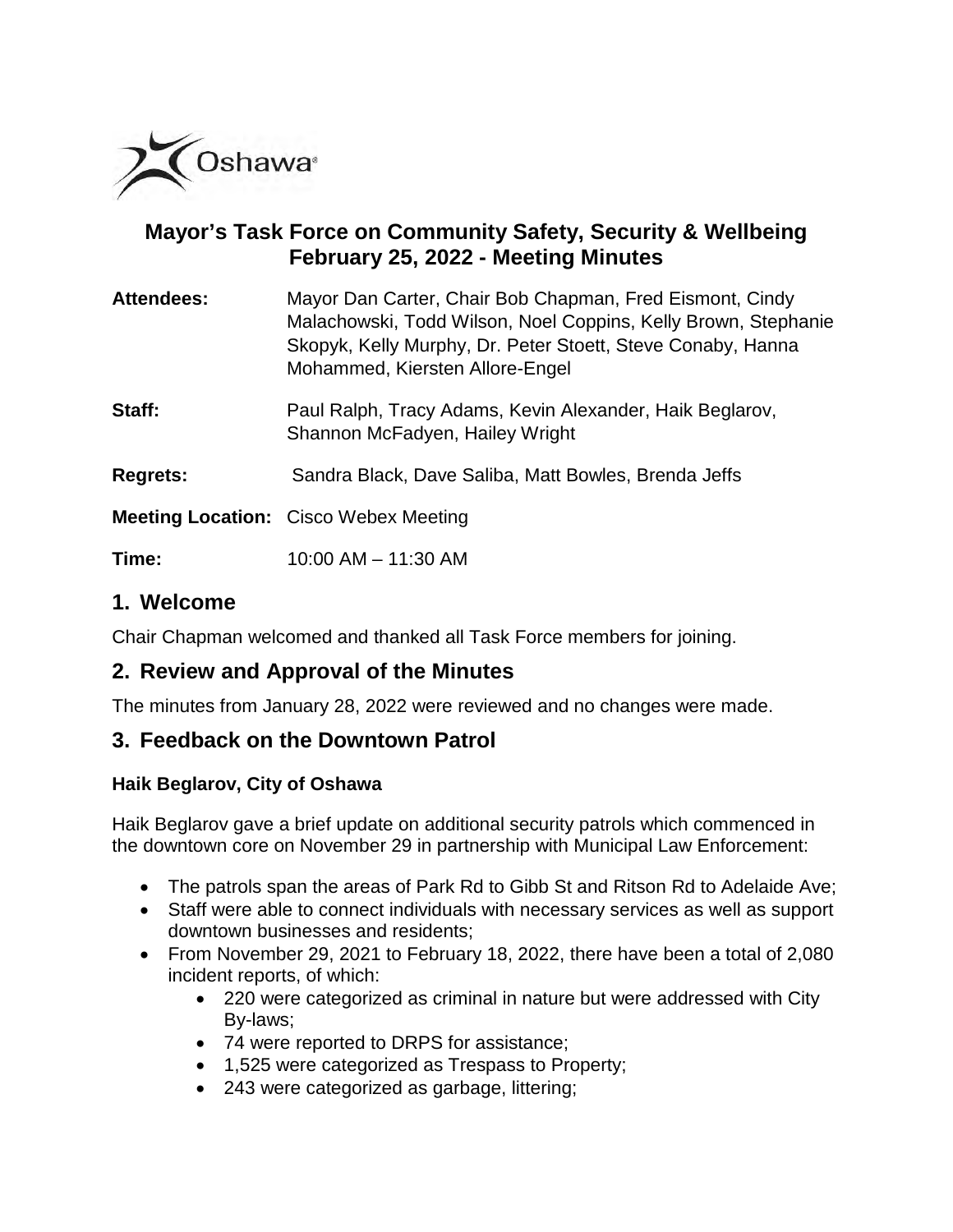Mayor's Task Force on Community Safety, Security & Well-Being - Minutes February 25, 2022 Page **2** of **5**

- 220 were categorized as medical, intoxication, drugs;
- 61 were categorized as mischief, graffiti and vandalism.

#### **Kevin Alexander, City of Oshawa**

Kevin Alexander added without the additional resources received for these downtown patrols, a number of these incidents would have gone on unaddressed.

#### **Chair Bob Chapman**

There are individuals who will not accept assistance, either because of drug addiction or mental health issues.

The Region has agreed to once again to partner with the City this year to assist funding the cleanup program that is being implemented by the City's Operations team.

Chair Chapman announced that the Region of Durham through the approval of the 2022 budget has added a second Primary Care Outreach team consisting of an advanced paramedic and a counsellor. The second team will start July 2022 to provide for evening and weekend hours across the region. Chair Chapman also noted the following initiatives:

- The Downtown Oshawa Business Alliance is working with the City's Economic Development Department to offer workforce training; and
- The City's Community Services staff are working on the return of City-run events.

#### **Mayor Carter**

Mayor Carter advised that the Downtown Patrols are undertaking enforcement work as well as connecting individuals with appropriate services.

#### **Cindy Malachowski, Lord Simcoe Place**

Cindy Malachowski outlined how the Oshawa Downtown Business Alliance is exploring unique ways in which downtown businesses can work together in providing individuals with structure, support and work experience. There are a number of businesses who are willing to participate in the program. The partnership with CMHA Durham is through their recovery college, which would offer life skills development in addition to work placement.

# **4. Update on Region's actions**

#### **Chair Bob Chapman**

The Region has purchased the 100-year-old Ritson Road school with a plan to allow for mixed affordable housing. The Region is currently looking for a developer to partner with in order to commence the planning process.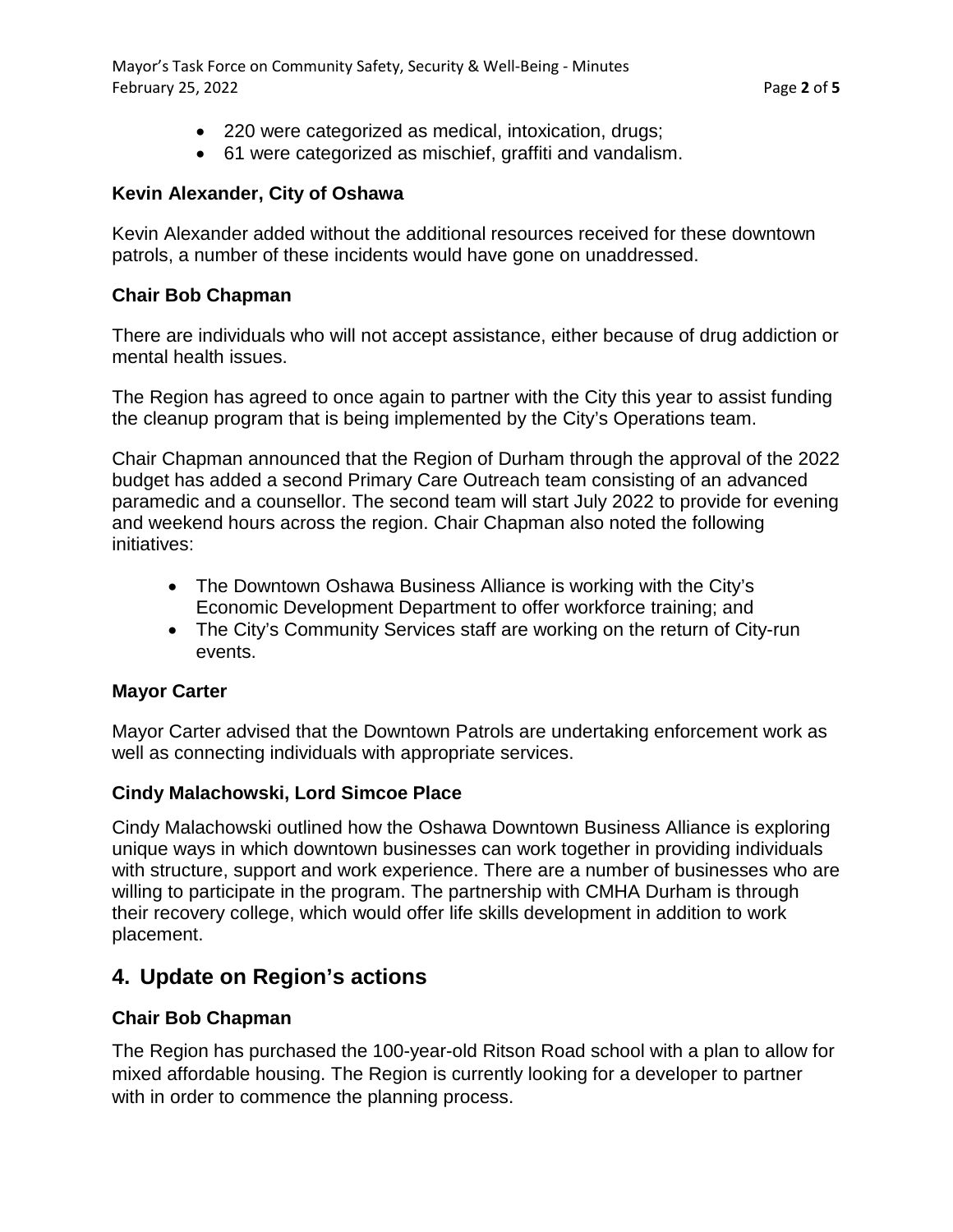In addition, Durham Region's Health and Social Services Committee are investigating spots throughout the region for additional micro home units to be located.

The Association of Local Public Health Agencies ("ALPHA") is advocating for the Minister of Health and the Provincial Government to make the opioid crisis a public health emergency crisis and are asking government officials to address this crisis in the same manner as COVID-19.

### **Mayor Carter**

Overviewed Durham Region Information Report #2022-INFO-10 "Patterns of Medication and Healthcare Use Among People Who Died of Opioid-Related Toxicity During the COVID-19 Pandemic in Ontario. The report reinforces the need for expanded access to a broad suite of programs designed to support individuals who use drugs. In 2021, there were approximately 998 suspected calls, which is approximately a 38 per cent increase from 725 calls in 2020, and an even larger increase from 591 in 2019 (pre-pandemic). In 2021, preliminary data show there were approximately 73 deaths from January to July.

Mayor Carter also presented the Region's Report Card for the Built for Zero Program noting the program continues to identify unhoused individuals, living rough or unsheltered; sharing of the 214 individuals who have been permanently housed, 131 of them were unsheltered for more than 6 months demonstrating success in the program.

Mayor Carter shared his request to the Regional Chair to set aside funds for the Micro Home Project and requested every Mayor of each Municipality in Durham to commit to at least 20 micro home units in their communities. Micro homes are more affordable than non-profit housing and quicker to build which is why they are part of this strategy.

# **5. Update on City's Actions**

# **Hailey Wright, City of Oshawa**

Provided information on the My Main Street Ambassador program, noting the Ambassador will be working closely with the City's Downtown Manager and briefly highlighted the following:

- The program complements existing service downtown;
- Through FedDev Ontario, 10 grants will be available (five new and five existing businesses);
- Collected data will assist in identifying where future improvements can be made.

# **Haik Beglarov, City of Oshawa**

Gave a brief outline of other initiatives that staff are working on for the Downtown core including:

• 21 emergency stations have been installed and tested in Mary St Garage;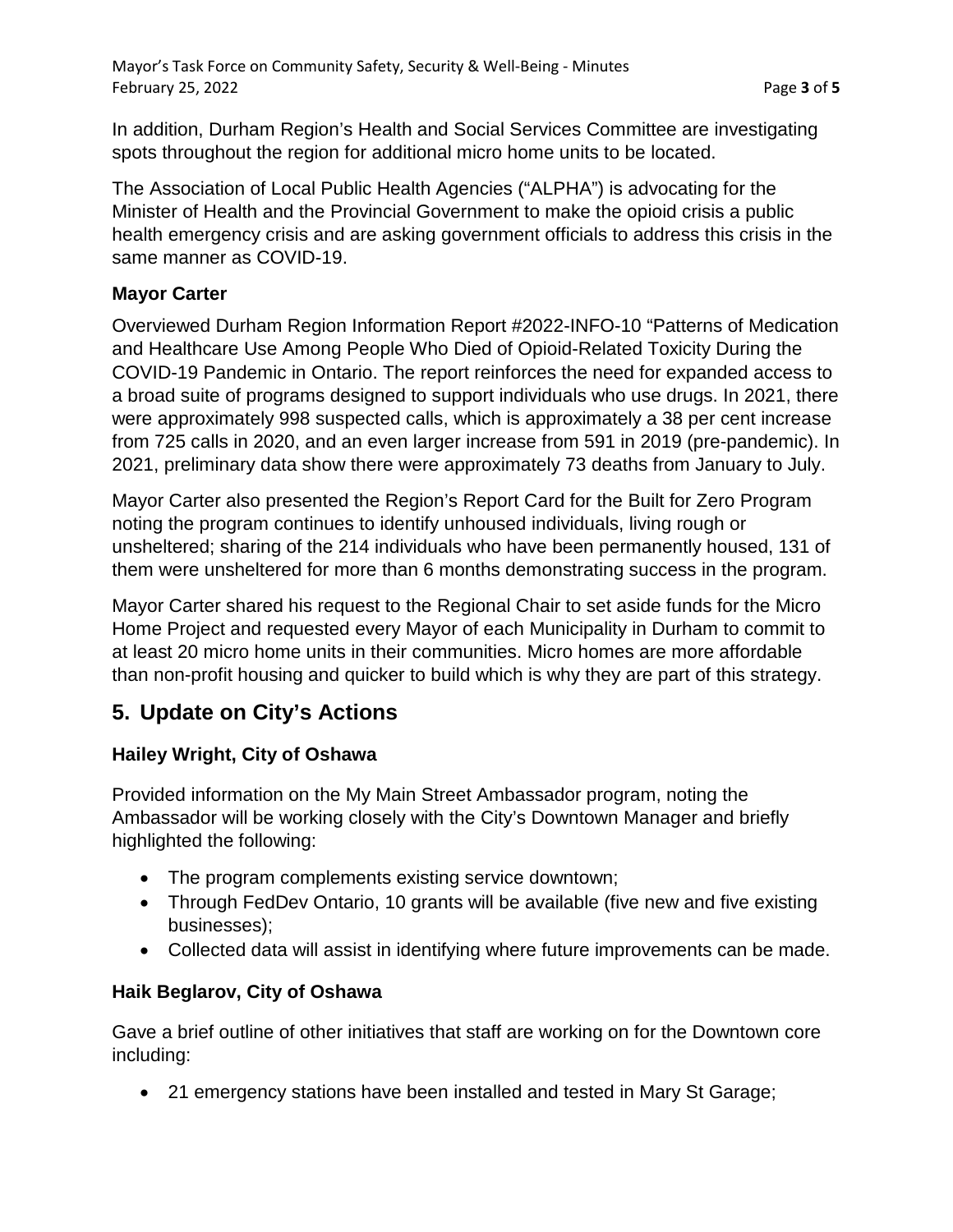Mayor's Task Force on Community Safety, Security & Well-Being - Minutes February 25, 2022 **Page 4** of 5

- Additional CCTV cameras located in the downtown in partnership with D.R.P.S.; and
- Municipal Law Enforcement arranged for outreach workers from social service agencies (Back Door Mission, CAREA and Cornerstone) to be paired with the dedicated Downtown Patrol Municipal Law Enforcement Officers for one hour each morning, effective February 14, 2022, to assist in connecting unsheltered individuals with appropriate supports and services. The various agencies are considering expanding this collaboration in the coming weeks and months.

# **6. Other business as brought up by Task Force Members**

## **Cindy Malachowski, Lord Simcoe Place**.

Is excited to hear about My Main Street program and is grateful for all resources that are offered to downtown businesses and to see different initiatives and supports coming to the downtown.

# **Kelly Brown, Region of Durham - Primary Care Outreach Program**

Is also excited to see all new initiatives that are developing, continues to collaborate with other support groups and is seeing less individuals "falling through the cracks" as a result of that collaboration. She is very hopeful with all the initiatives that have come from this Task Force and it is very good to see all support groups working together.

### **Stephanie Skopyk, Mission United/CMHA Durham**

Is encouraged by the conversations taking place at this Task Force, is very pleased by the collaborations between support groups and is starting to see positive impacts. She provided a brief update on the Addiction Program and the overnight shelter program that started last month, and announced that Mission United has partnered with Durham Region Health and Social Services and are looking for pretreatment beds closer to Durham as well as looking at ways to offer palliative care services. The biggest highlight is that Mission United is seeing fewer overdoses.

### **Noel Coppins, RE/MAX Jazz**

Praised the work at Back Door Mission after hearing firsthand how they operated and thanked all Task Force Members for the work that is being done.

### **Steve Conaby, Greater Oshawa Chamber of Commerce**

Thanked Mayor Carter and Chair Chapman for pushing through initiatives discussed on this Task Force, and is pleased to real change. The community is excited to see City events return to downtown.